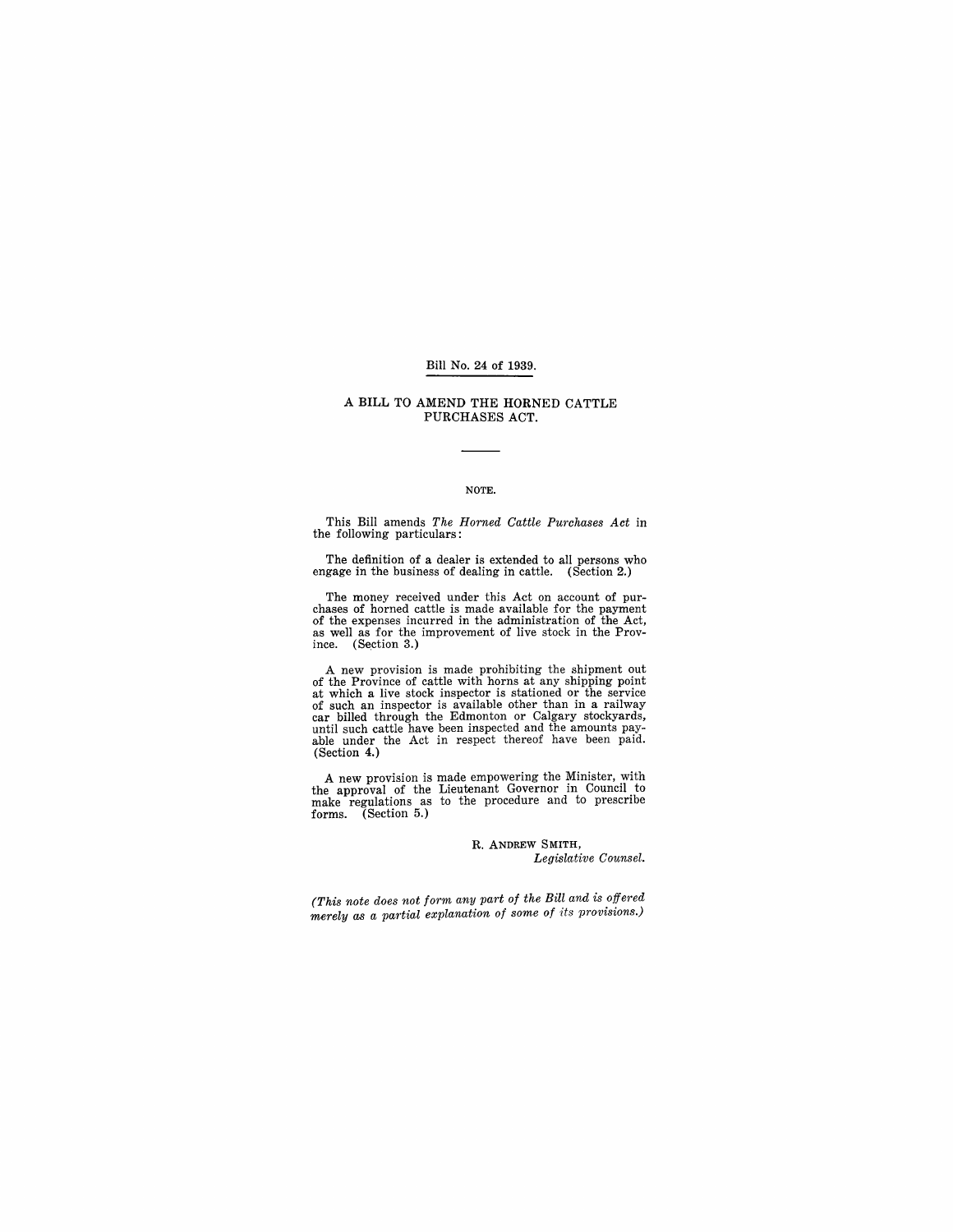## **BILL**

### No. 24 of 1939.

An Act to Amend The Horned Cattle Purchases Act.

### *(Assented to* , 1939.)

HIS MAJESTY, by and with the advice and consent of the Legislative Assembly of the Province of Alberta, enacts as follows:

**1.** This Act may be cited as *"The Horned Cattle Pur-chases Act Amendment Act, 1939."* 

**2.** The Horned Cattle Purchases Act, being chapter 44 of the Statutes of Alberta, 1938, is hereby amended as to section 2 by striking out the words "licensed as a cattle dealer pursuant to The Alberta Live Stock and Live

3. The said Act is further amended as to section 3 by adding at the end of subsedion (2) the words "and any expenditures incurred by him in the administration of this Act at any time since the thirty-first day of March, 1938".

4. The said Act is further amended by inserting therein immediately after section 3 the following new section:

" $3a$ .—(1) No person shall ship any cattle with horns out of the Province unless and until he has sent to the Minister a sum equal to one dollar for each head of such cattle.

(2) No dealer shall, at any shipping point in the Province at which there is a stock inspector appointed pursuant to *The Stock Inspection Act* or at which the services of such an inspector are available place any cattle with horns in any railway car for shipment out of the Province other than a railway car whieh is billed through the stock yards either at Edmonton or Calgary, unless and until such stock<br>has been inspected by the stock inspector and payment has<br>been made to the inspector on behalf of the Minister, the<br>sum payable in respect of such cattle pursuant

5. The said Act is further amended by inserting therein immediately after section 4 the following new section:

*"4a.* With the approval of the Lieutenant Governor in Council the Minister may from time to time make regulations as to the procedure to be followed and the forms to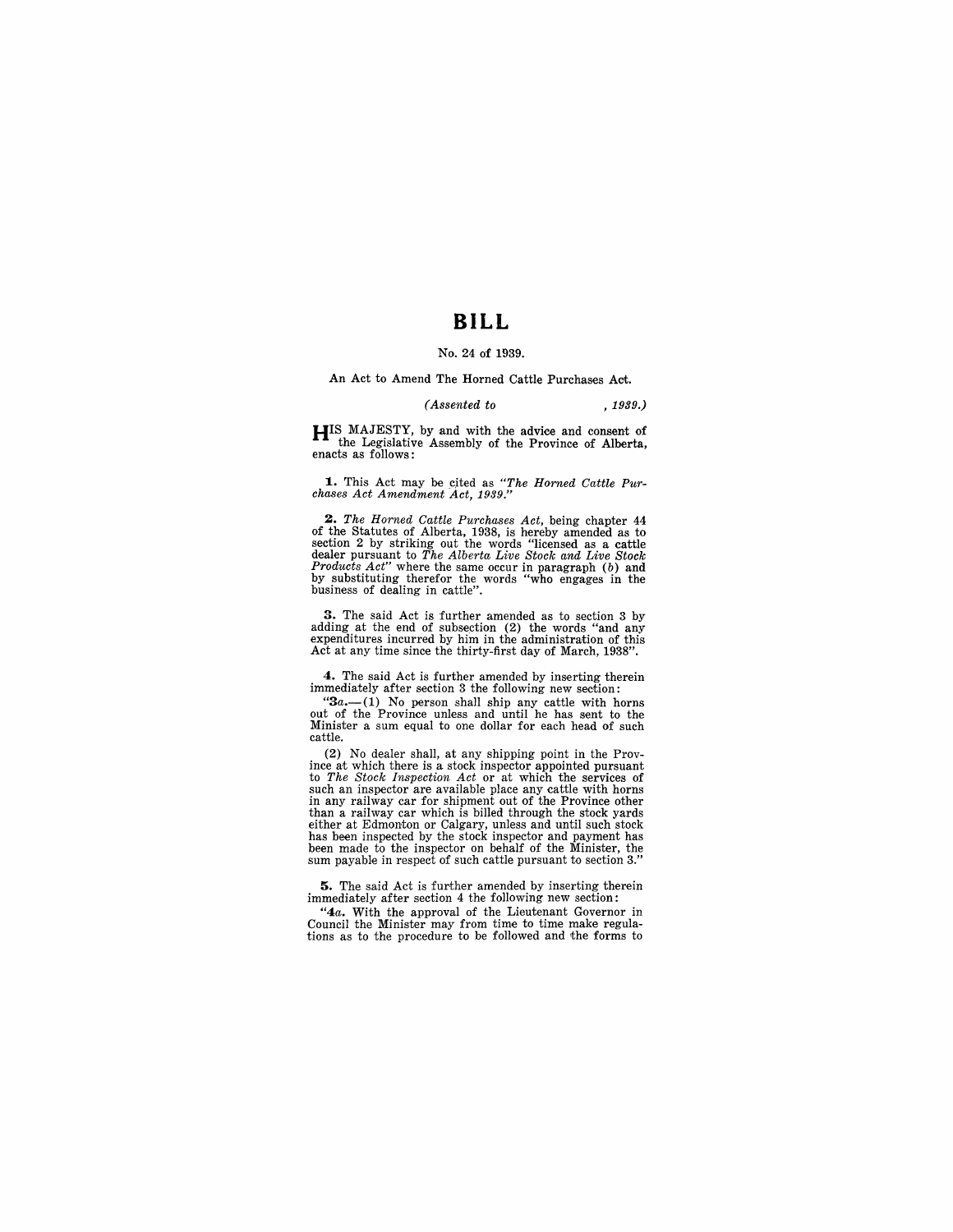be used in relation to any matter or thing the doing of which is authorized or required by this Act and any regula-tions so made shall have the same force and effect as if the same had been enacted by this Act."

**6.** This Act shall come into force on the day upon which it is assented to.

2